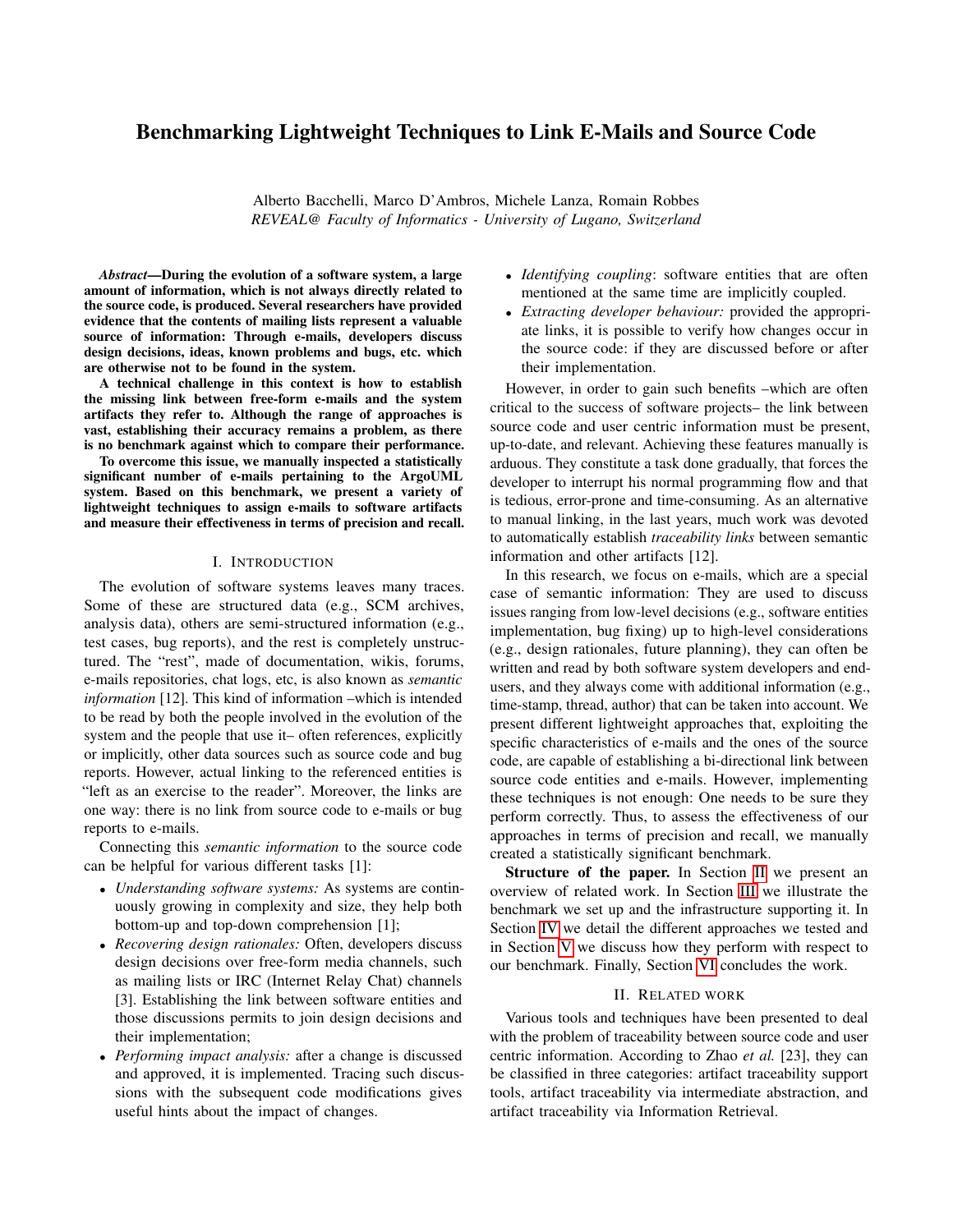## *A. Traceability support tools*

These CASE tools help the developer to manually maintain links between source code and other artifacts. They provide support for recording, displaying and checking links.

TOOR (Traceability of Object-Oriented Requirements) [15] is a visual tool intended to be used during development. Through TOOR, the programmer can define any artifact (e.g., design charts, system manuals, interview transcripts) as an object of a certain class and can establish a relation connecting it to other artifacts. Such objects and relations can be later inspected graphically. For instance, all objects of a given class, or all objects participating in a given relation, can be shown at the same time. The tool, using properties such as transitivity, can also relate indirectly linked objects.

REMAP [16] and gIBIS [4] are based on IBIS (Issue Based Information System) [21], a method that provides a model for representing "argumentation" processes.

The Ophelia Traceability Layer [19] is a tool that considers all the artifacts of the software development lifecycle and helps the software engineers to create a graph of relationships. This graph is completely navigable and consistently maintains the traceability between artifacts.

### *B. Traceability via intermediate abstraction*

The methods in this category create an intermediate abstraction, for both the source code and the documentation, that is used as a basis for the matching.

Fiutem and Antoniol [8] and Antoniol *et al.* [2] suggest an Abstract Object Language (AOL), Murphy *et al.* [14] use a reflexion model, and Sefika *et al.* [17] propose a model based on both static and dynamic information. These approaches require a high level of interaction from the user.

## <span id="page-1-1"></span>*C. Traceability via Information Retrieval*

These techniques make use of Information Retrieval (IR) technologies for automatically recovering traceability links.

Antoniol *et al.* introduce two different IR models to retrieve the links between code and documentation (in this case manual pages and functional requirements) [1]. The first one is a *probabilistic* IR model, which computes a ranking score based on the probability that a certain document is related to a specific source code component; the second one is a *vector space* IR model, which calculates the distance between the vocabulary of a document and a source code component. These approaches are tested on two small case studies (a C++ system, 95 KLOC, 208 classes, and 88 manual pages; and a Java software, 20 KLOC, 95 classes, and 16 functional requirements) and the precision and recall values obtained are shown. Interestingly, the author spot how these techniques, which are primarily used as stand-alone solutions, can be also exploited to aid a manual linking task, because they reduce the size of the documentation that must be read by one order of magnitude, at minimum.

Marcus *et al.* present a solution based on Latent Semantic Indexing (LSI) [13]. LSI is a method based on a vector space IR model, and it takes in consideration that a word always appears in a context. This additional information provides a set of mutual constraints that determines similarity in meaning of sets of words to each other. The authors test their approach on the same systems Antoniol *et al.* used in their case studies. De Lucia *et al.* started from the results of Marcus *et al.* to enhance the ADAMS tool [10].

Hayes *et al.* assert that IR techniques must not substitute the human decision-maker in the linking process, but should be used to generate an appropriate list of candidate links [9]. They show how they used three IR algorithms (*Tf-Idf vector retrieval*, *vector retrieval with a simple thesaurus*, and LSI) to trace requirements-to-requirements, in order to aggregate candidate links to be evaluated by the software analyst. They proved the effectiveness of these algorithms in two case studies. The systems analyzed were approximately the same size of the ones used by Antoniol *et al.* (approximately 20 KLOC of C code and 58 documents for the first one, and 455 documents for the second one).

Baysal *et al.*, also considering the work of Antoniol *et al.* and Marcus *et al.*, try to correlate discussion archives (i.e. e-mails in mailing lists) and source code [3]. In particular, they search for a correlation between discussions and software releases. They first apply data mining techniques on the release history of a software system and discussion archives to recover information about them. Then they use Natural Language Processing (NLP) methods to search for a correlation. They present the correlation they find in two case studies: a visualization tool (a Java system of 144 java files and an archive of 495 e-mails) and Apache Ant (a Java system with 667 java files and an archive of 67,377 e-mails). Baysal *et al.* do not manually inspect the system of their case studies to verify the quality of their results.

Our work also aims at finding links between two software artifacts: source code and mailing lists. We want to verify whether it is possible to automatically find reliable traceability links between emails and software entities using lightweight approaches (namely string and regular expression matching) –which exploit intrinsic characteristics of source code elements– rather than expensive IR models or NLP.

#### <span id="page-1-0"></span>III. BENCHMARKING THE LINKING APPROACHES

In this section we present the motivations and the techniques we used to develop the benchmark we created to assess the quality of our lightweight linking methods.

## *A. Motivation*

Dekhtyar *et al.* put in evidence a crucial problem also shared by all the linking techniques presented in Section [II-C:](#page-1-1) There is no specific, valid and standard benchmark for testing and comparing proposed linking solutions [6]. For example, IR techniques that are commonly employed in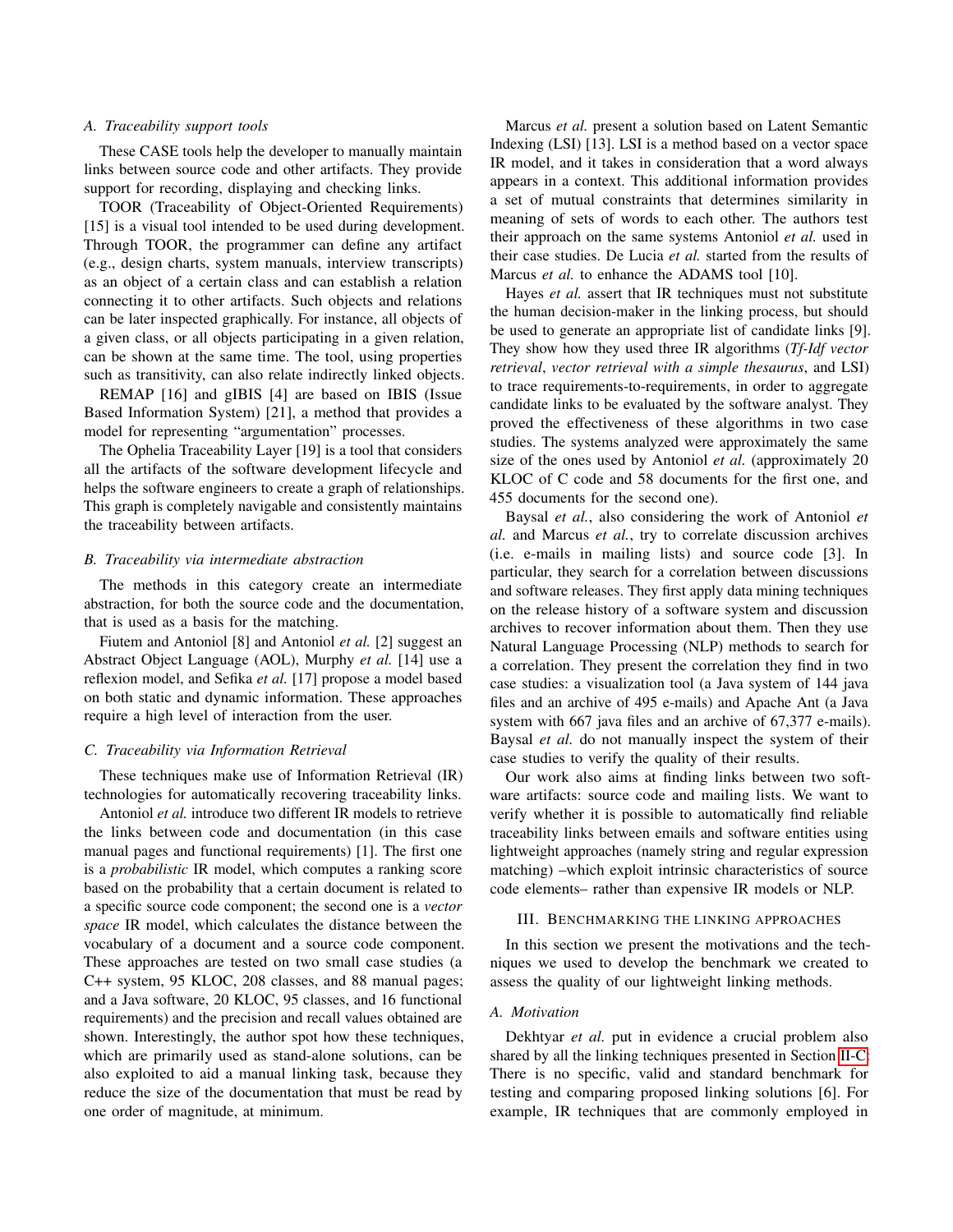web searches are supported by a series of well-designed, robust and universally accepted benchmarks that are publicly available and distributed via the infrastructure of Text REtrieval Conference (TREC) series, sponsored by the National Institute of Standards and Technology (NIST) and the US Department of Defense (DARPA) [18]. These benchmarks are continuously evolving and they now include retrieval from many different kinds of information (e.g., spam, legal texts, genomic data, extremely large datasets, *etc.*).

However, software systems present unique characteristics that make them different from standard IR domains. It is not possible to assume that IR techniques would work with similar performances if applied to software system artifacts, which form document collections that are orders of magnitude smaller than the standard IR benchmarks. Further, the elements involved are composed of software artifacts, which are usually written in a specific and terse technical language. These characteristics mean that the common assumptions made for usual IR collections should be revalidated in the field of software mining. For example, the LSI technique, which was proposed by Marcus *et al.*, can be used in this field, but not in standard IR applications, because it is known not to scale to large document collections [6]. Specific benchmarks for software engineering need to be devised.

Our goal is to evaluate the true effectiveness of several lightweight methods for linking source code to e-mails. To assess the quality of our findings, we not only present and discuss a set of techniques, but also created a statistically significant benchmark against which to verify them.

In the following, we define a benchmark for linking source code entities to e-mails, which can be used in future work for further analysis of different techniques, ranging from other lightweight approaches to more sophisticate and expensive IR methods. The obtained results can then be compared to show the strengths and drawbacks of several approaches on the same data set. We designed this benchmark to be easily extensible with additional data.

## *B. Infrastructure*

We analyzed  $ArgOUML<sup>1</sup>$  $ArgOUML<sup>1</sup>$  $ArgOUML<sup>1</sup>$ , a UML modelling tool written in Java, developed over the course of approximately 9 years, and made available under the BSD Open Source License. We consider the release 0.28 (March 2009) that comprehends 2,197 classes. We employed the lightweight approaches to map such classes to the related e-mails in ArgoUML mailing lists.

<span id="page-2-0"></span>ArgoUML e-mails are stored in six mailing lists (see Table [I\)](#page-2-1), for a total amount of 79,175 messages. We excluded the *issues* and *commits* mailing lists from our experiment, because they contain messages automatically generated respectively by the bug tracking system and the revision control system. We also excluded the small *announce* list,

| Mailing list                           | Messages | Inception   |  |
|----------------------------------------|----------|-------------|--|
| dev                                    | 24.347   | Jan 30 2000 |  |
| issues                                 | 44.208   | Feb 03 2000 |  |
| users                                  | 4.456    | Oct 19 2000 |  |
| module-dev                             | 22.1     | Oct 28 2001 |  |
| announce                               | 41       | Dec 30 2001 |  |
| commits                                | 5.902    | Sep 28 2006 |  |
|                                        | Table I  |             |  |
| ARGOUML MAILING LISTS BY CREATION DATE |          |             |  |

<span id="page-2-1"></span>because it presents only public announces of ArgoUML releases, and does not contain technical discussions.



<span id="page-2-2"></span>Figure 1. Infrastructure

Figure [1](#page-2-2) details the infrastructure we set up for the experiment. First, using the tool iPlasma<sup>[2](#page-2-3)</sup>, we extracted the model of the ArgoUML release according to FAMIX, a language independent meta-model of object oriented code [7]. This model allowed us to easily extract all the information that is necessary for implementing the lightweight approaches (*i.e.,* class names and packages). Then, we extracted the data from the mailing list archives and structured it according to the e-mail model we built. Once the two models were ready, it was possible to conduct the message linking: This was done both by using the automatic lightweight approaches and by inspecting e-mails manually (*i.e.,* annotating e-mails using a web application developed for this task). This resulted in different object-oriented models of ArgoUML, annotated with e-mails. When both the manually created model (*i.e.,* the benchmark) and the automatically generated ones were ready, we compared them in order to validate the effectiveness of automatic methods.

<span id="page-2-3"></span><sup>2</sup>http://loose.upt.ro/iplasma/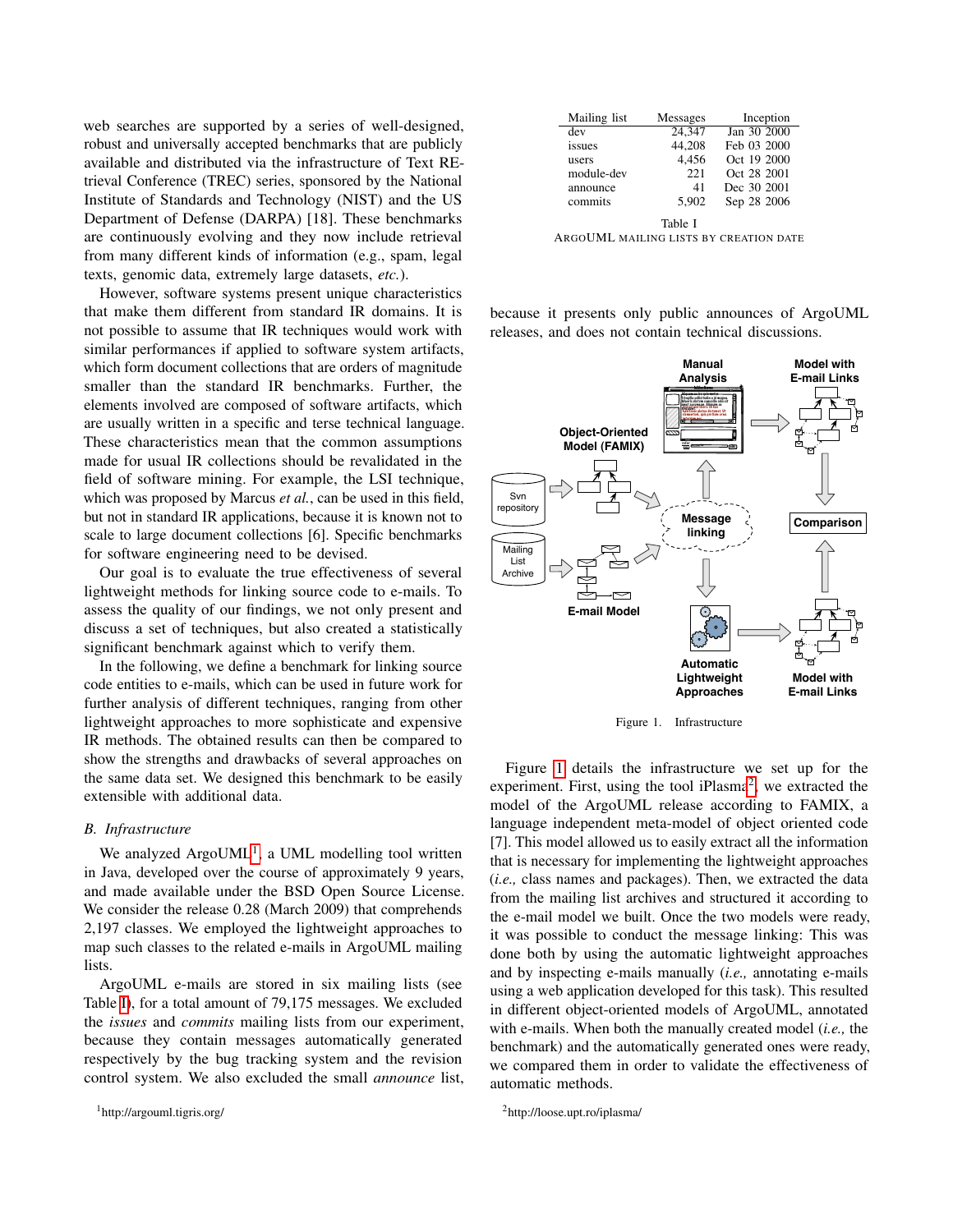*E-Mails sample set size:* To determine the size n of a sample set large enough to allow using the simple random sampling without replacement, we used the formula [20]:

$$
n = \frac{N \cdot \hat{p}\hat{q} (z_{\alpha/2})^2}{(N-1) E^2 + \hat{p}\hat{q} (z_{\alpha/2})^2}
$$

Since previous work dealing with the same problem is unavailable, it is not possible to know *a-priori* the proportion  $(p)$  of the e-mails referring a specific entity of the source code, thus we consider the worst case  $(\hat{p} \cdot \hat{q} = 0.25)$ . As we are dealing with a relatively small population (*i.e.,* 29,024 messages in the mailing lists we used), the formula also considers its size  $(N)$ . We took the standard confidence level of 95%, and an error  $(E)$  of 2%. This resulted in a value for the sample set size  $n$  of 2,218. However, in order to increase the significance of our benchmark, we enlarged this quantity to reach the final  $n$  value of 3,000, which corresponds to an error of 1.7%.

If a specific source code entity is cited in the  $f\%$  of the sample set e-mails, we are 95% confident it will be cited in the  $f\% \pm 1.7\%$  of the population messages. This only validates the quality of this sample set as an exemplification of the population, and it is not directly related to the *precision* and *recall* values presented later.

| Mailing list                   | <b>Messages</b> | <b>Relative Size</b> |  |  |
|--------------------------------|-----------------|----------------------|--|--|
| dev                            | 2,516           | 83.9%                |  |  |
| users                          | 467             | 15.5%                |  |  |
| module-dev                     | 17              | 0.6%                 |  |  |
| Table II                       |                 |                      |  |  |
| RANDOM E-MAILS BY MAILING LIST |                 |                      |  |  |

<span id="page-3-0"></span>Table [II](#page-3-0) shows the number of random messages obtained from each mailing list. Although we decided not to use a stratified random sampling, but a simple random sampling, we note that the relative dimensions of the mailing lists are the same as in the population. This supports the hypothesis that the procedures used, both to determine the size of the sample set and to randomly extract elements from the mailing lists, led to a sample set that is as an accurate estimation of the entire population.

## *C. Benchmark building procedure*

To evaluate the accuracy of automatic linking approaches, we manually built the benchmark (or *oracle*) by reading each e-mail and annotating them with the name of the classes they discuss. We developed a custom web application (depicted in Figure [2](#page-3-1) and Figure [3\)](#page-3-2) to assist this particular task.

The messages are presented in a randomly sorted list, with the sole distinction between analyzed and not yet analyzed messages (in Figure [2,](#page-3-1) point 2 and 1 respectively). After a message is chosen, its content and its header are displayed in a new page (Figure [3\)](#page-3-2). If the e-mail is part of a larger discussion



<span id="page-3-1"></span>Figure 2. Web Application: List of e-mails

and there are quoted sentences from previous messages, these are coloured differently to improve the readability and, consequently, the quality of the analysis (Figure [3,](#page-3-2) point 1). In the same page, the analyzer finds the text-field that is used to add annotations. Entering a text into it triggers the auto-completion feature, which displays all the matching class names or packages of the ArgoUML system (Figure [3,](#page-3-2) point 2). The user can select the appropriate class/package and add it to the list of related entities for the displayed message (Figure [3,](#page-3-2) point 3). Completion ensures that users enter names of classes really existing in the system, also avoiding typos. When using this text-field, it is also possible to use regular expressions to retrieve a specific list of classes.

The readers annotated not only the classes that were explicitly mentioned in the e-mail body, but also those which were referred to using acronyms, abbreviations, or ArgoUML



<span id="page-3-2"></span>Figure 3. Web Application: E-Mail annotation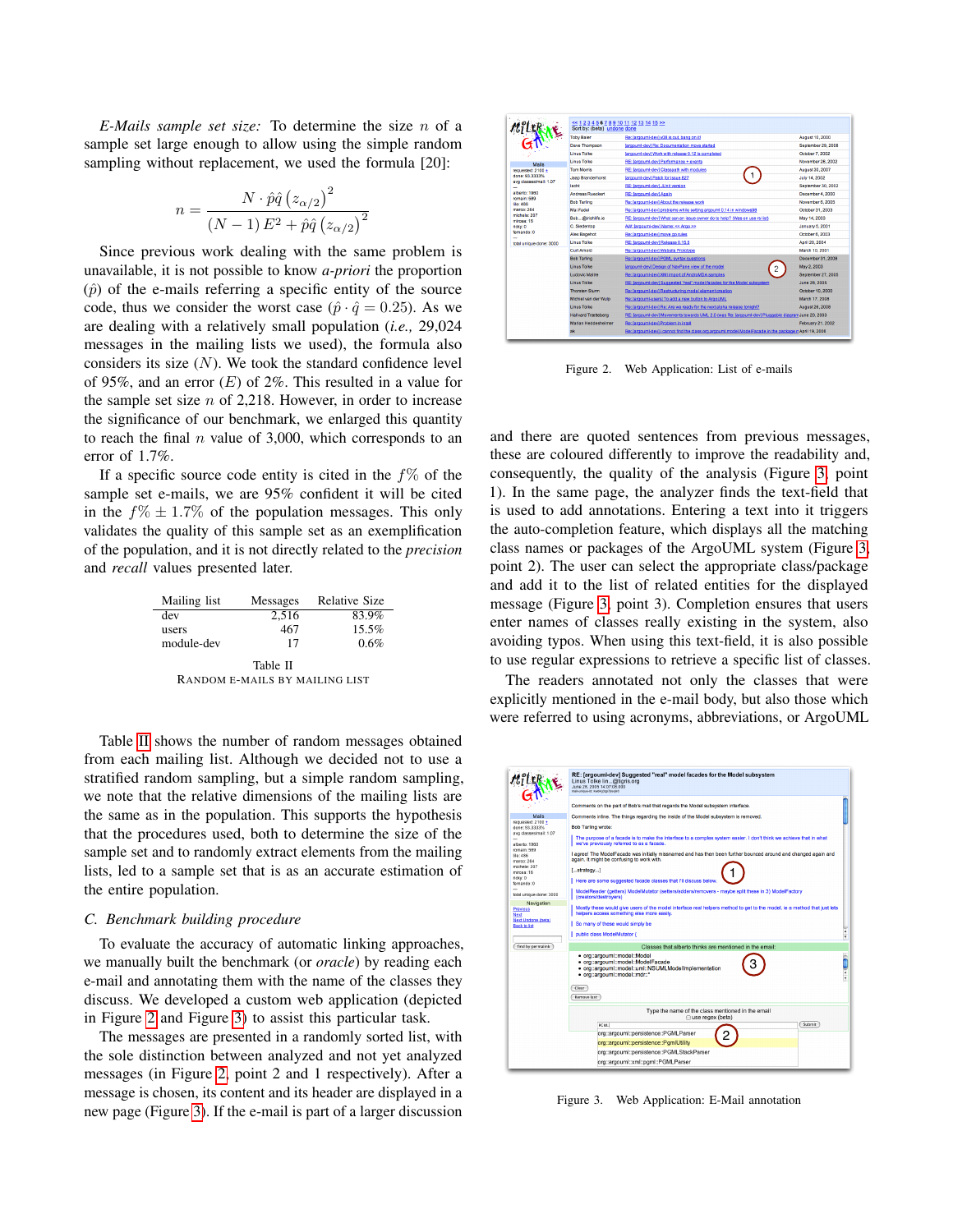developers dialect (e.g., the infamous class NSUMLModelFacade [5] is often referenced using only the term "NSUML"). In addition, we let the reader annotate also the packages if they were mentioned in general. This allows the use of our benchmark for future approaches that would try to find the traceability links between e-mails and source code entities with a different granularity, or which aim to detect implicit references.

Despite the repetitiveness of the annotating task, we decided not to ease it adding features that could have influenced the results. For example, it would have been possible to highlight pieces of text containing class names of the ArgoUML system. However, this could have influenced the reader of the mail, who could have only skimmed the e-mail content in search of highlighted text, without paying attention to the real meaning of sentences.

As we wanted our benchmark data to be easily accessible without the need of a specific framework, we stored the e-mails and the corresponding annotations in a PostgreSQL database, from which they can be retrieved and exported.

Six members of the REVEAL research group, with several years of programming experience, inspected the sample set. The e-mails were randomly divided in overlapping sets, resulting in 17% of the messages analyzed by two people at least. A complete agreement was reached on 79% of these messages, with the remaining annotations featuring a slight degree of disagreement. Analyzing the conflicts, the most common difference was one of the two reviewer missing to annotate a link actually existing in the e-mail. We did not spot situations in which one of the reviewer erroneously annotated an unexisting link. For this reason, when two reviewers' annotations disagreed, we considered their union.

## *D. Evaluation*

To compare the validity of our approaches against the benchmark, we used two well-known IR metrics: *precision* and *recall* [11], based on the following definitions:

- True Positives (*TP*): elements that are correctly retrieved by the approach under analysis (*i.e.,* links to source entities also present in the oracle)
- False Positives (*FP*): elements that are wrongly retrieved by the approach under analysis (*i.e.,* links to source entities not present in the oracle)
- False Negatives (*FN*): elements that are not retrieved by the approach under analysis (*i.e.,* links to source entities only present in the oracle)

Standard formulas for calculating *precision* and *recall* are:

$$
Precision = \frac{|TP|}{|TP + FP|} \quad Recall = \frac{|TP|}{|TP + FN|}
$$

The union of  $TP$  and  $FN$  constitutes the set of correct links present in the benchmark per e-mail, while the union of  $TP$  and  $FP$  constitutes the set of links retrieved by the used approach. In short, *precision* is the fraction of the retrieved links that are correct, while *recall* is the fraction of the correct links retrieved.

A number of e-mails in the benchmark have no references to source code entities, thus the union of  $TP$  and  $FN$  is empty. In these cases, the denominator in the recall formula is zero and the *recall* value cannot be calculated. Analogously, it is possible for automatic approaches not to find any link between an e-mail and source code. In this case, the *precision* value cannot be evaluated because the denominator in the corresponding formula is equals to zero. To overcome these issues, we first calculate the average of  $TP$ ,  $FP$ , and  $FN$ , on the entire dataset. Then, we measure the average *precision* and *recall* from those values. This solution also takes into account the impact of false positives on *precision*, when the set of benchmark references is empty. A similar approach was used by Antoniol *et al.*, who encountered the same difficulty [1].

Precision  $(P)$  and recall  $(R)$  are two quantities that trade off against one another: Intuitively, it is possible to link each mail with all classes, reaching a recall value of 1, but a very low precision. For this reason, in order to measure such trade-off we added the *F measure*, which is the weighted harmonic mean of precision and recall:

$$
F = \frac{1}{\alpha \frac{1}{P} + (1 - \alpha) \frac{1}{R}}, \beta^2 = \frac{1 - \alpha}{\alpha} \longrightarrow F = \frac{(\beta^2 + 1)PR}{\beta^2 P + R}
$$

The weighting of precision and recall can be decided through the value of  $β$ . We decided to emphasize neither the recall nor the precision, because our approaches can be used in many different situations, and it is up to the engineer to select the most appropriate one. Thus, we prefer to give a general view of the result: We use a  $\beta$  value of 1 to obtain the default *balanced F measure*.

## IV. EXPERIMENT

<span id="page-4-0"></span>This section presents the results obtained applying different lightweight approaches. It begins illustrating techniques built on simple intuitions (*i.e.,* the match on the name of classes, not case sensitive), then it proceeds to others based on more sophisticated ideas (*i.e.,* mixed approaches based on regular expressions).

Each technique processes one class at a time: First it extracts the necessary information (*e.g.,* class name and package) from the FAMIX model of the system, then it prepares the matching procedure, and finally uses it against each e-mail content (*e.g.,* searching for the class name).

We consider an e-mail taken from the sample set (see Figure [4\)](#page-5-0) to show how the different approaches work in practice.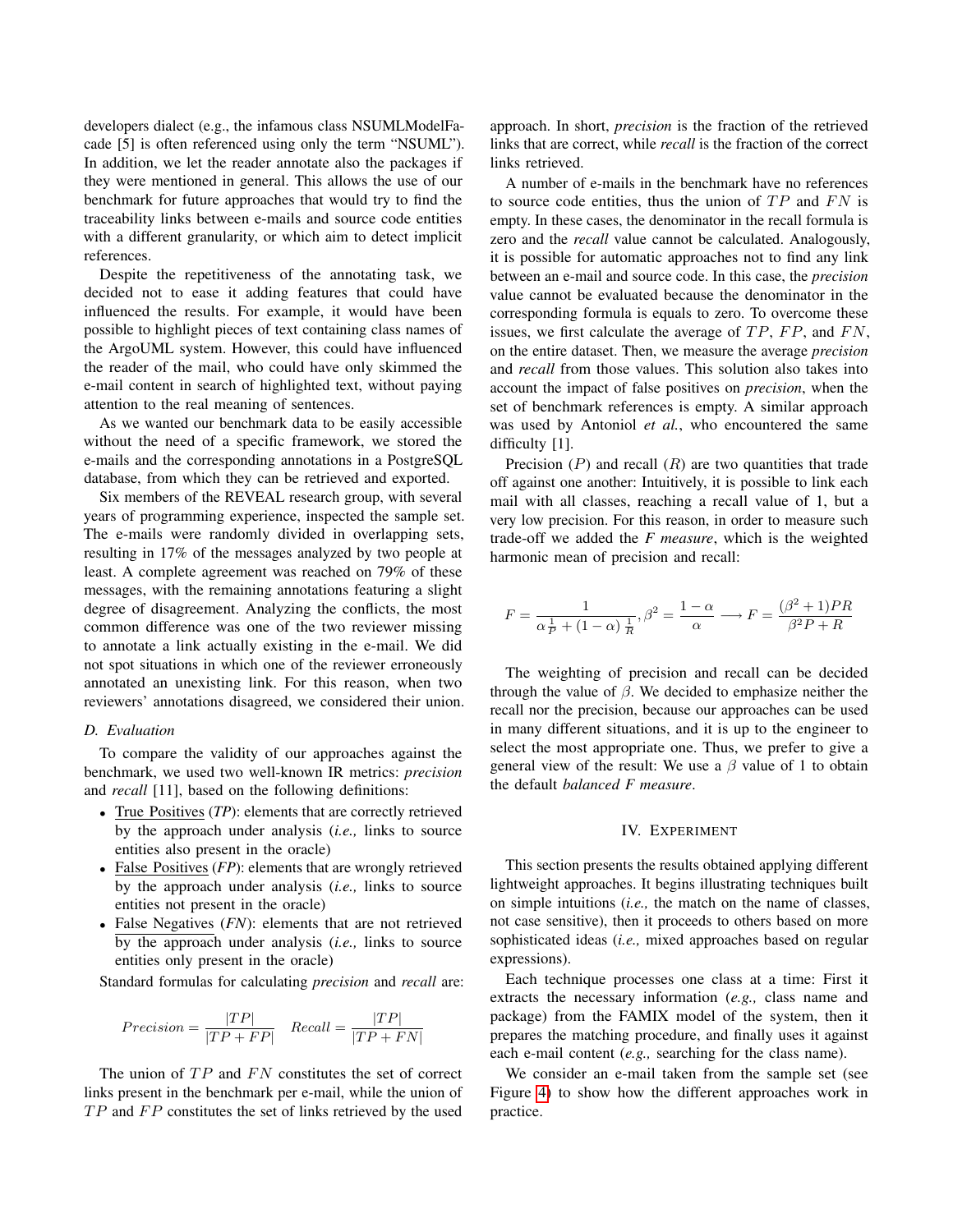## **What replaces PluggableImport and Generator2? (and other language module questions)**

Tom Morris tfmo...@gmail.com September 23, 2006 - 13:12:51 rinjvef6xmcootka

We're trying to implement support in ArgoEclipse for reverse engineering which means that we need to deal with the PluggableImport interface. It doesn't really make sense to modify that interface because it is deprecated, but I can't figure out what replaces it. The comments say to register with org.argouml.uml.reveng.Import but that class has no registration method. Additionally, it itself depends on the deprecated PluggableImport interface.

On the code generation side of things, Generator2 has been deprecated in favor of CodeGenerator, but they don't appear to have equivalent functionality, so I don't understand how this is meant to work. 2

Are there examples of modules which have been converted to the new structure? Is there a design discussion somewhere which describes how to convert old style modules to new style modules? 4

A related *issue* is GUI independence. I don't really see any reason that the language modules need to be dependent on a GUI. They really only need to know about source modules, the UML model, and some configuration settings. The settings that they need are pretty simple (things like boolean values, integers, strings), so it seems like overkill to make them construct their own settings dialogs. This also unnecessarily couples them to the GUI. 3

Who's working on this stuff? I'm happy to help if I can get an idea of what the design direction is.

Tom

<span id="page-5-0"></span>Figure 4. An e-mail from the sample set

## <span id="page-5-2"></span>*A. Class name, case insensitive*

Intuition: The simplest way to reference a class from an e-mail is to mention it using its name. For example, in Figure [4](#page-5-0) point 1, we see that the class *Generator2* is mentioned using only the name. Since it would be possible for participants of an electronic discussion not to use uppercase letters (as the context clarifies if they are discussing about a class), in this approach we decided to ignore the case.

In addition, the class name could be used inside quotation marks (*i.e.,* "classname"), parenthesis or other characters. In Figure [4,](#page-5-0) point 2, the name of the class *CodeGenerator* is followed by a comma. For this reason, we did not impose any restriction on the characters surrounding the class name.

Implementation: In this case, the implementation consists in extracting all the class names from the model of the system and verifying which class names appear in the e-mail content. When traversing the e-mail content looking for class names, the implementation takes into consideration neither the case of the class name nor characters that precede or follow it.

Results: Precision 0.09, Recall 0.70, F-Measure 0.16: The most interesting result of this simple match is the recall value: It reaches a significant value of 0.70. The trade-off is a low precision, due to the many false positives.

Considering Figure [4](#page-5-0) point 3, we note that the word "Model" does not refer to the class *org.argouml.model.Model*, as this simple approach wrongly assumes. This is one of the many examples that make this approach generating false positives.

All the matching techniques that will follow use this simple class name match as the first step for their implementation: They all consider the class name (extracted from the FAMIX model) and require it to be present in one single word in the e-mail content. For this reason, the value reached with this first approach is the upper bound of the recall.

## <span id="page-5-1"></span>*B. Class name, case sensitive*

Intuition: In this case the match exploits the case sensitivity of modern object oriented languages. It is a widely used and accepted convention to define class names starting with a capital letter and using *media capitals* (*e.g.,* "ClassName"), also known as CamelCasing. From the usage of this approach, we expected a slight increase of the precision, without any major decrease of the recall value. For example, in Figure [4](#page-5-0) point 3, the word "model", whose first letter is not capital, is not going to be considered as a valid reference to the class*org.argouml.model.Model*. At the same time, the references to *CodeGenerator* and *Generator2* are going to be preserved.

Implementation: After extracting the class names from the FAMIX model, the implementation searches for them in every e-mail and reports a link when all the characters of a class name are sequentially present in one single word, respecting the capital letters.

Results: Precision 0.33, Recall 0.69, F-Measure 0.46: As expected, the recall value did not decrease significantly. On the contrary, the simple additional case sensitivity check greatly increases precision (*i.e.,* by 24%). The number of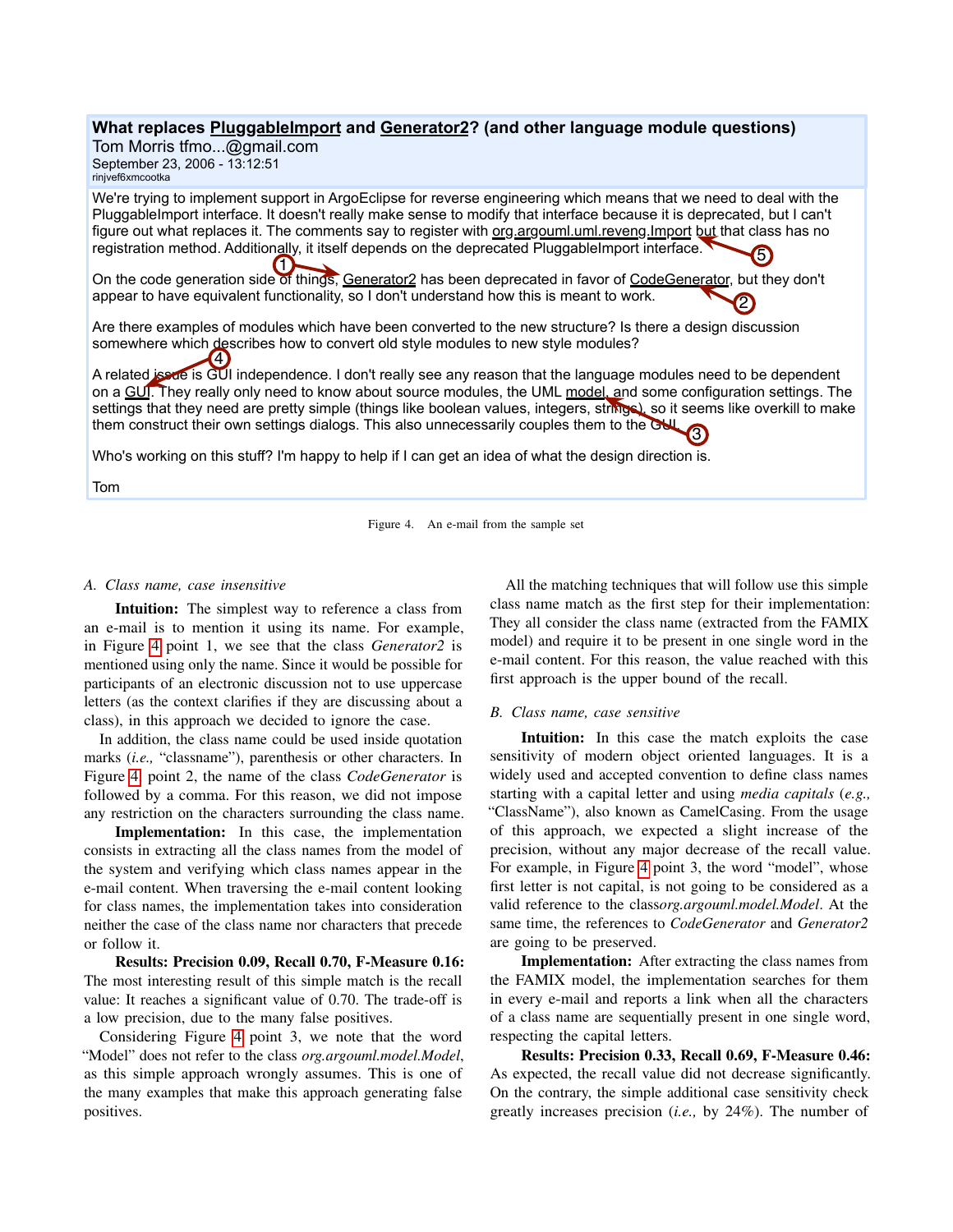false positives dropped, while the number of good links not retrieved was almost as high as in the previous approach.

This result points out that class names are mainly mentioned respecting camel casing. This simple check thus helps to separate common words of discussions from true references to source code entities.

One of the false positive created by this approach is the one marked with point 4 in Figure [4.](#page-5-0) The word "GUI" is not a reference to the class *org.argouml.ui.GUI*, on the contrary the author is writing about a component of the ArgoUML application, from a user point of view. Also, the class *Generator* is wrongly recognized as being referenced, because its name is part of the word "Generator2" or "CodeGenerator" (Figure [4](#page-5-0) points 1 and 2, respectively).

### <span id="page-6-1"></span>*C. Strict regular expression, case insensitive*

Intuition: We also wanted to find a method that could give an indication of the upper bound for the precision. To achieve this, we took into consideration other intrinsic characteristics of class entities, in addition to the name.

First, java class entities are stored in files that have particular extensions: "java" for the source code, or "class" for the bytecode. For this reason, class names can be followed by those extensions. If extensions are not used, after the name there must be some empty space, otherwise the string can be part of another class name, resulting in a false positive (*e.g.,* the string "Model" matches a class named *Model*, but also a class named *ModelFacade*).

Java classes are also always part of a package (*e.g.,* "org.argouml") and, if two classes share the same name, they must be in two different packages. In many cases the package name is cited in the e-mail before the class name. We decided to take into account the package, however, to avoid amplifying the decrease in the recall value, we decided that only the last part of it has to be present before the name (*e.g.,* "argouml"). Before this part there can be either the rest of the package or some empty space. Possible packages separator are ".", " $\langle$ " and "/".

Finally, as we imposed many other constraints, we decided not to use the case sensitivity, to preserve the recall value. In point 5 of Figure [4,](#page-5-0) we note that the only class that could be detected by this method in that specific case. However, it is not going to produce any false positives.

Implementation: To implement this approach, we make use of a simple regular expression. First, we extract the name and the package of every class from the FAMIX model; then, we use them inside the regular expression, setting all the constraints we want to impose. The resulting regular expression code, according the IEEE POSIX Basic Regular Expressions (BRE) standard, follows<sup>[3](#page-6-0)</sup> (the parts in angle brackets are replaced with the class information retrieved from the FAMIX model):

```
(. \star)
(\setminus s*)(<beginning of package>)?
(.|\Upsilon\Upsilon|/)<last part of package>
<class name>
(.java|.class|\s+)
(\cdot, *)
```
Results: Precision 0.94, Recall 0.10, F-Measure 0.18: Using this strict match, the recall value radically changes and reaches a very low value. On the other hand, as we expected, the precision reaches a top value. Due to the small number of links that this approach retrieves, a very few false positives (*i.e.,* 11 for the whole data set) are sufficient to lower the precision from 1 to 0.94. Those false positives are caused by classes that are not in the ArgoUML model, but have the same name and last part of package, so they are recognized as references with this approach. The F-Measure value is as low as in the match based on the simple class name approach, not case sensitive. The results are identical whether using case sensitivity or not.

## *D. Loose regular expression, case sensitive*

Intuition: Starting from the result of the previous approach, to raise the recall value again we tried to loosen the strictest constraint: We decided not to require the presence of the last part of the package, before the class name. At its place, there can be some empty space or the complete package. Moreover, we specified that it was also possible to have quotation marks, or a comma, after a class name, as well as the others constraints applied in the previous approach.

Since the requirements were less strict, we decided to use the case sensitivity to preserve the precision. From this we did not expect a serious decrease in the recall, which did not lower significantly, when case sensitivity was used in the second method we experimented. Considering the e-mail in Figure [4,](#page-5-0) this approach is going to correctly recognize classes marked by points 1, 2 and 5.

Implementation: As we did for the previous approach, we implement this technique using a regular expression and class names and packages extracted from the FAMIX model. The regular expression code follows:

```
( . * )(\setminus s*)(<package>)?
(.|\n\|\n\|\n/|)<class name>
(.java|.class|\s+|"|,)( \Box \star )
```
Results: Precision 0.45, Recall 0.54, F-Measure 0.49: Results show that the recall gained up 42%, while precision lost 49%. The F-Measure, which is slightly higher than the match on the class name case-sensitive, points out that this method is the best choice, up to now, if recall and precision are considered equally important.

<span id="page-6-0"></span><sup>&</sup>lt;sup>3</sup>For convenience the text is in multiple lines.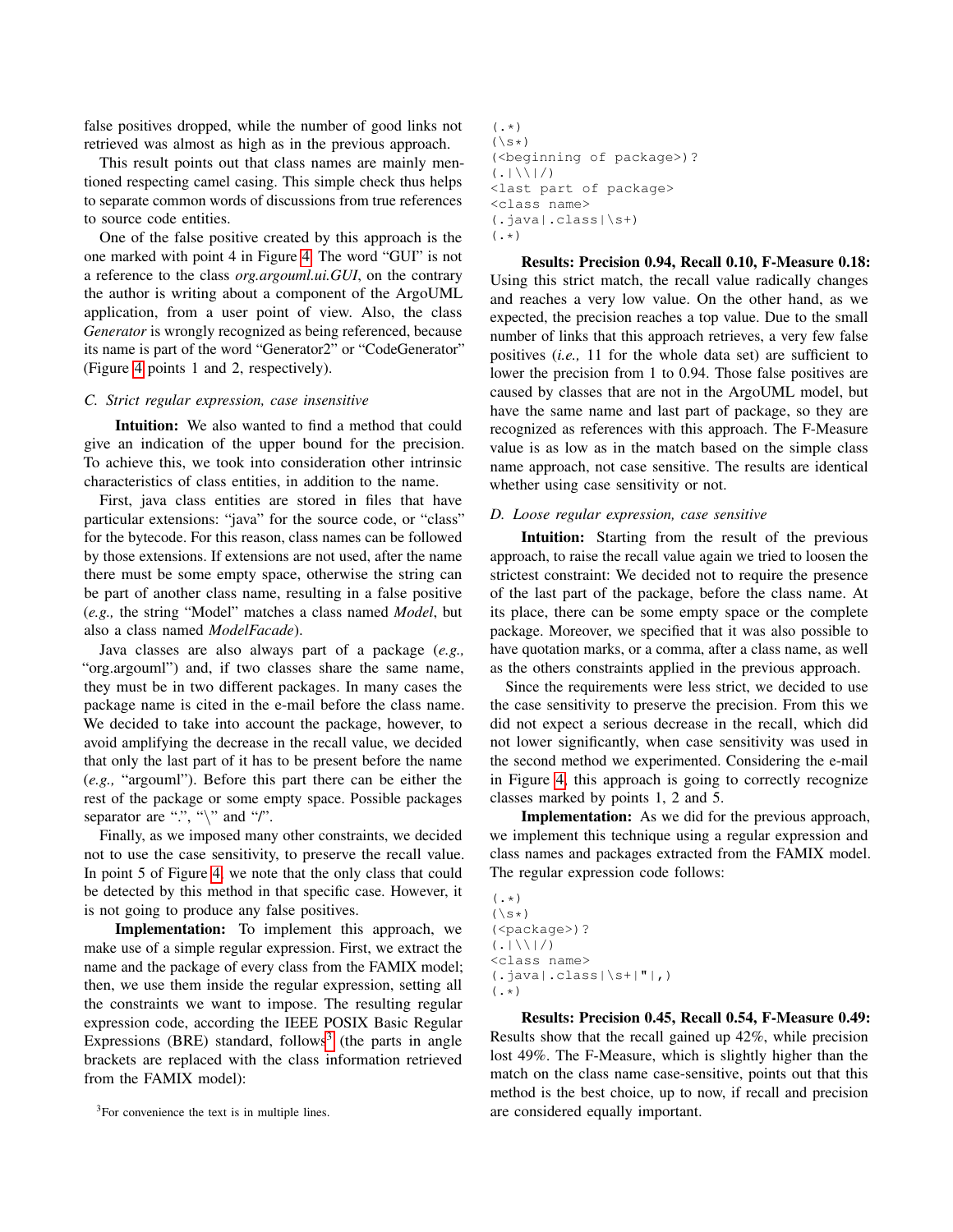One of the false positives, considering Figure [4,](#page-5-0) is the word marked by point 4. The string matches the regular expression, however the author is not discussing a class named "GUI".

## *E. Mixed, using Dictionary, case sensitive*

Intuition: We suppose that the high number of false positives in approaches which used the match on only the class name (case sensitive and not case sensitive) was caused by class names which were equal to common words that can be found in a dictionary, such as the classes *Dialog*, *Text*, and *Critic*. Under this assumption, we tried to mix the most optimistic methods with the strictest one, using a dictionary to select the right approach: For each class, we searched for its name in a common English dictionary of more than 2 millions words. If the string was present in the dictionary (*e.g.,* the word "Model", as marked by point 3 in Figure [4\)](#page-5-0), then we used the strict regular expression approach. Otherwise, if the string was not in the dictionary (*e.g.,* the word "CodeGenerator", marked by point 2 in Figure [4\)](#page-5-0), then we switched to the simple class name match.

Implementation: The first step of this approach is still to extract class names and packages from the model of the ArgoUML system. As usual, we consider one class at a time: When the class name is present in a common English dictionary, we search for the presence of links inside e-mails using the strict regular expression (see Section [IV-C\)](#page-6-1), otherwise we apply the simple matching on the class name, case sensitive (see Section [IV-B\)](#page-5-1).

Results: Precision 0.57, Recall 0.62, F-Measure 0.60: To obtain a stronger comprehension of the results obtained, we also tried to use the simple matching on the class name not case sensitive (see Section [IV-A\)](#page-5-2), in place of the case sensitive one. The results are: precision 0.20, recall 0.64. The difference in precision, related to the usage of case sensitivity, is evidence of the fact that the most cited classes are not part of the dictionary. In fact, we recall that the simple match on the class name is only used when the name is not on the dictionary, otherwise we apply the strict regular expression, which is not influenced by case sensitivity.

The F-measure shows that this approach, which makes use of a dictionary to select the severity of the match, is the most effective until now.

### *F. Mixed, using CamelCase, case sensitive*

Intuition: Classes usually represent abstractions of realworld categories of objects. For this reason, it is common practice to give them names from common dictionary words. However, since empty spaces are not allowed in class names, whenever a class represents a concept which is clearer if named with two, or more, words, those are compounded using *media capitals*.

The intuition of this approach is that class names, which are formed by compounded words, are not part of a common dictionary word. For example, the class name *ExplorerTree* is formed by the two dictionary words "explorer" and "tree", but their composition is not a dictionary word.

For this reason, we supposed that it was possible to exclude the dictionary to select most appropriate match. If the class name was a single word, then it was probably a dictionary word (*e.g.,* the class *Trash* has a name which is in the dictionary). On the other hand, a name made compounding words is probably not in the dictionary. To distinguish compounded and simple words, it is sufficient to check for the presence of *media capitals*.

Implementation: The implementation of this algorithm is similar to the previous one, but, since it does not require a dictionary, it is faster and requires less memory. For each class, when its name is a compounded word, we employ the simple match on the name, case sensitive (see Section [IV-B\)](#page-5-1), otherwise we use the strict regular expression matching (see Section [IV-C\)](#page-6-1). We keep the search for *media capitals* as simple as possible, and we define a word as compounded if it contains more than one capital letter. In this manner, cases like the string "PGMLParser" are correctly marked as compounded, even though the letters before the character "P", of the word "Parser", are all in capital case.

Results: Precision 0.63, Recall 0.62, F-Measure 0.62: The main goal of this approach was to lighten the previous one removing the dictionary search. However the results show that, in addition to performance, the precision value increased, without any loss in the recall value.

These results can be explained through a few examples. First, there are class names which are not in a simple English dictionary, but are common computer science terms: *Parser* is one of such terms. The previous approach did not find the string "Parser" in the dictionary, thus it wrongly treated it with the most optimistic match. On the contrary, this new approach found only one capital character and correctly switched to use the strictest match.

Second, there are class names that are part of dictionary words. For example, the class *Init* has a name that is part of many dictionary words (*e.g.,* "Initialization", "Initial"), thus the most optimistic methods (which does not impose any restriction on characters surrounding the class name) finds wrong matches. On the contrary, this new method correctly treats such words, which have only one capital letter, using the strictest approach.

Finally, classes often have names that correspond to high level design concepts. For example, "Modeller" is a class name, and a concept in the ArgoUML dialect. It is possible to find it mentioned both as a high level design concept (not referring the class with the same name) and as a class of the system. Also in this case, this new approach takes the right decision of treating this case with the strictest matching.

The F-Measure shows that this method is the most effective among all the approaches we implemented.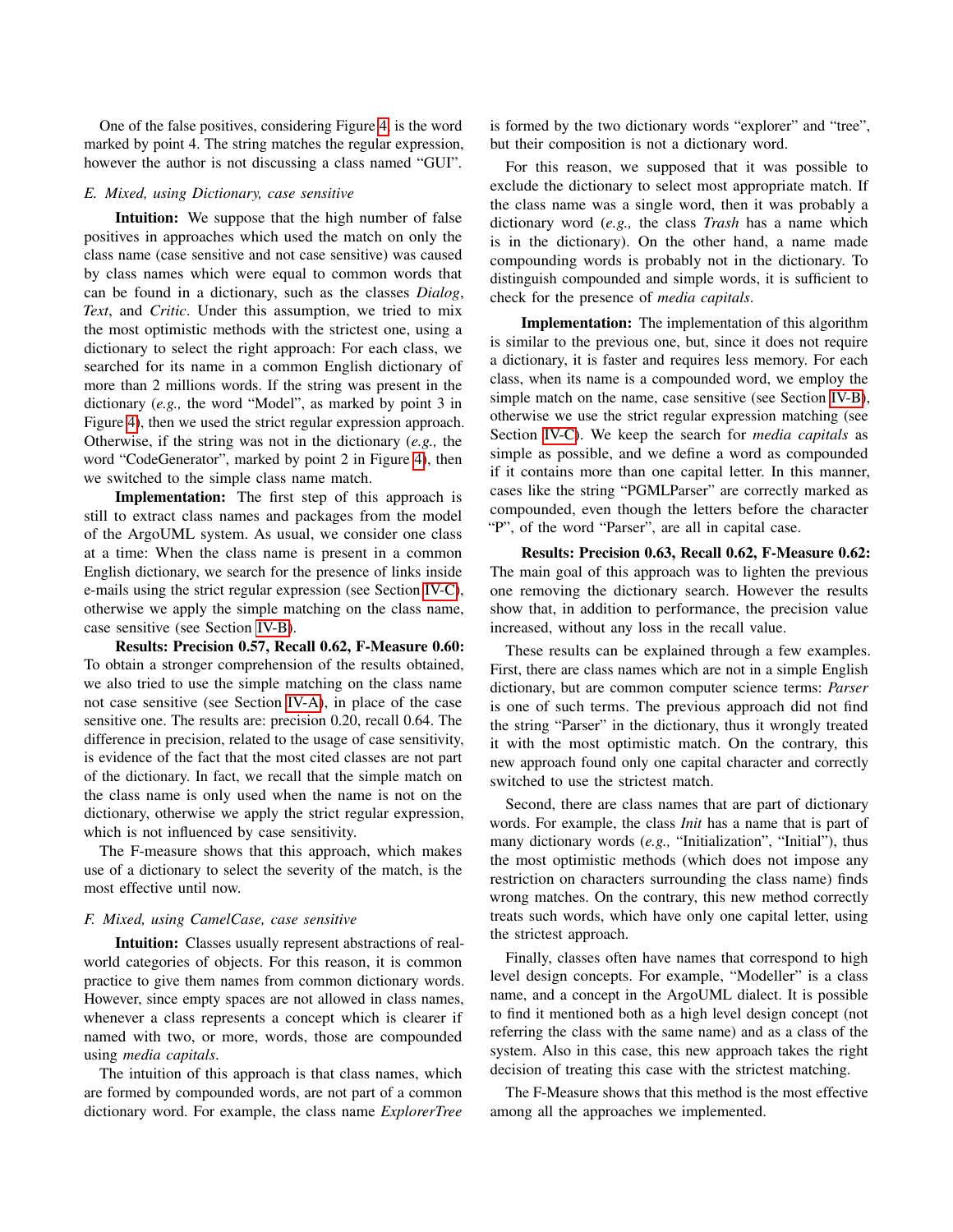<span id="page-8-0"></span>

<span id="page-8-2"></span>Figure 5. Precision, Recall and F-measure of all approaches.

In Figure [5](#page-8-2) we have summarized the results of all approaches. The case insensitive class name approach (A) represents the upper bound for the recall (*i.e.,* 0.70), as all the other approaches we used, as the first step, check for the presence of the class name. Then, they refine the precision using different techniques, which necessarily reduces the recall. We believe that this recall upper bound (*i.e.,* 70% of all the correct links are retrieved) was high enough for our needs. However, it is still possible to implement lightweight techniques to raise it. For example, during the benchmark creation, we noted that, sometimes, class names that are made of compounded words are mentioned in e-mails using those words separately. This aspect can be implemented through more refined regular expressions. Heavyweight approaches may find implicit references, thus increasing the recall.

On the opposite extreme, there is the case insensitive strict regular expression approach (C), which reaches top precision but retrieves few links. From the results of the two mixed approaches (E and F), the strict approach was useful to raise the precision value when used together with the case sensitive class name approach.

The two mixed approaches give the best results: They are not only capable of retrieving 62% of all the correct links between e-mails and source code entities, but they also completed this task with the same significant level of precision (*i.e.,* 63% of the links retrieved were true positives).

The lightweight approaches, apart from being simple to implement, are also fast: The slowest method (E), when operating on a laptop with a 2.4GHz Intel Core Duo processor and 4GB of RAM - using our implementation developed in Cincom Smalltalk - required ca. 3 seconds to verify the presence of a link to a class in all the mailing lists we used (*i.e.,* 29,024 e-mails).

Limitations: The main limitation of our experiment is caused by the fact that it was performed considering only one system: ArgoUML. The style of the discussions in different mailing lists can vary, potentially changing the results achieved. However, in our approaches we did not rely on the specific dialect of the ArgoUML developers to avoid reducing the generality of our results (*e.g.,* we did not match *NSUML* directly to the class "NSUMLModelFacade"). On the contrary, we exploited naming conventions that are common in all the Java systems. We plan to analyze systems that use different programming languages and naming conventions, include them in our benchmark, and then make it publicly available.

The REVEAL research group accurately analyzed the sample set of e-mails, which was used to create the benchmark. However, they are not ArgoUML developers, thus it is possible that in some cases they did not manage to understand implicit references to classes. Moreover, as they are human beings, the possibility that they made mistakes in the analysis should be taken into account. To avoid this last problem, we manually revised all the false positives generated by the most strict approaches, in order to see whether they were "true" false positive or if they were caused by human errors. Only two of them were "wrong" false positives, which we corrected before re-evaluating all the results. It is reasonable to think that such errors do not threaten the validity of the benchmark.

## VI. CONCLUSION

<span id="page-8-1"></span>We created a statistically significant and easily extensible benchmark to assess the quality of approaches to find traceability links between source code and e-mails. The benchmark can be used to test new approaches and verify if they are able to improve the results obtained in our experiments. The benchmark can also be exploited to train learning algorithms, such as the unsupervised word sense disambiguation algorithm proposed by Yarowsky [22], which is capable of distinguishing the sense of ambiguous words from their context. In our case, it could differentiate between words referring to class names and their other usages.

We devised and evaluated several lightweight methods to find traceability links between source code and e-mails.